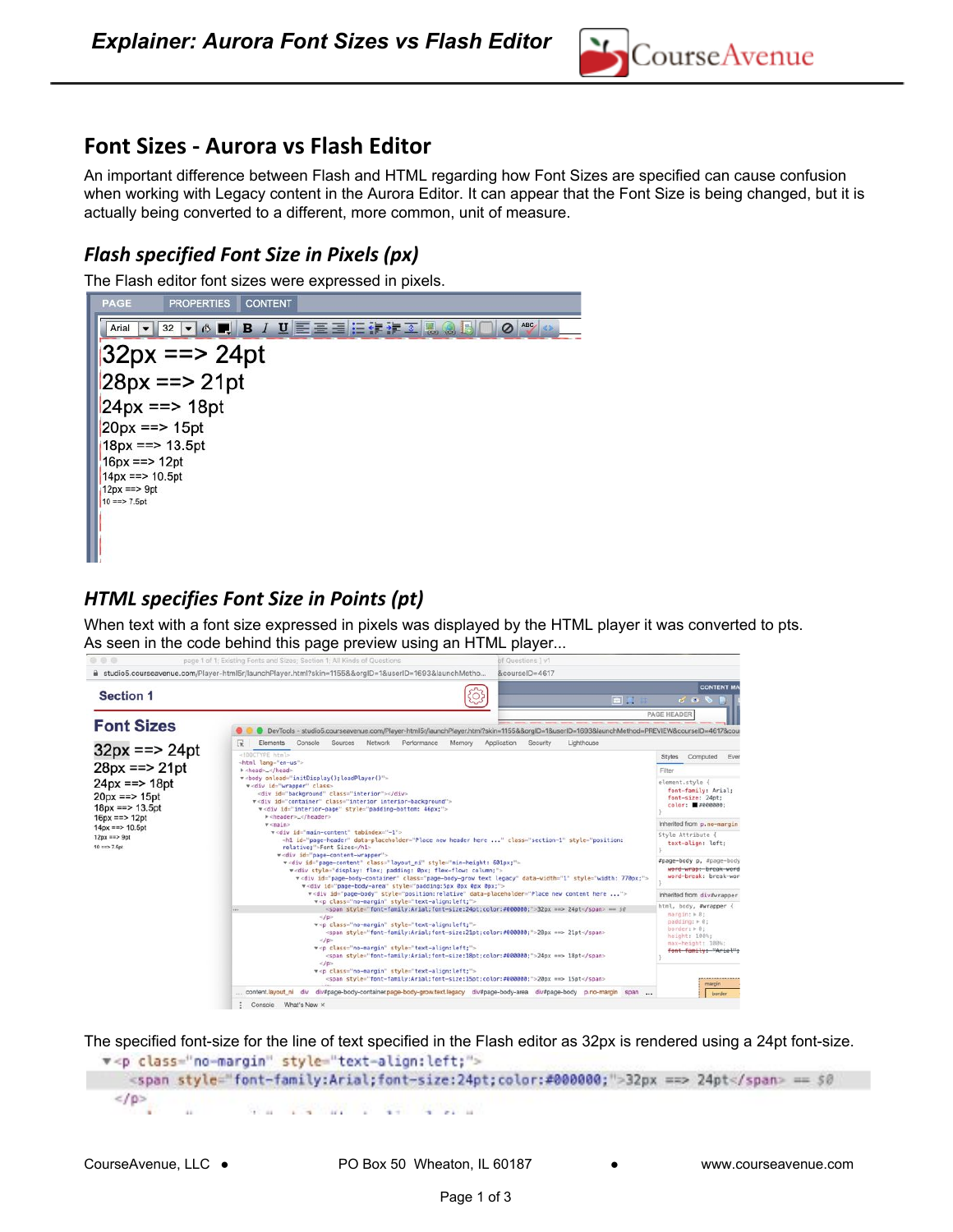

## *Aurora specifies Font Size in Points (pt)*

Aurora, being an HTML based editor, expresses font size in points. Text that was created using the Flash editor is converted to HTML in Aurora and the font size is converted from pixels to points.

Here is that same page in the Aurora editor, as you can see, the first line was converted to 24pt.

| <b>Render</b>        |        | <b>Properties</b>      | <b>MetaData</b> |                   |    |  |  |  |  |  |
|----------------------|--------|------------------------|-----------------|-------------------|----|--|--|--|--|--|
| <b>Section 1</b>     |        |                        |                 |                   |    |  |  |  |  |  |
| Edit                 | Format | Table                  | Tools           |                   |    |  |  |  |  |  |
| $\leftrightarrow$    | в      | Bold                   | <b>XB</b>       | 10pt              | įΞ |  |  |  |  |  |
|                      |        | Italic                 | 361             | 12pt              |    |  |  |  |  |  |
| 32p<br>28p           |        | Underline              | <b>XU</b>       | 14pt              |    |  |  |  |  |  |
| 24p                  |        | S Strikethrough        |                 | 16pt              |    |  |  |  |  |  |
| 20px                 |        | $\times^2$ Superscript |                 | 18pt              |    |  |  |  |  |  |
| 18px<br>$16px =$     |        | $X_2$ Subscript        |                 | 20pt              |    |  |  |  |  |  |
| $14px = 1$<br>0      |        | <> Code                |                 | 24pt $\checkmark$ |    |  |  |  |  |  |
| $10 \Rightarrow 7.5$ |        | Formats                | $\mathcal{P}$   | 28pt              |    |  |  |  |  |  |
|                      |        | Fonts                  | $\overline{ }$  | 32pt              |    |  |  |  |  |  |
|                      |        | Font sizes             | $\mathcal{P}$   | 36pt              |    |  |  |  |  |  |
|                      |        | Align                  | $\mathcal{P}$   |                   |    |  |  |  |  |  |

This can be examined further by viewing the source code.

| <b>Render</b>     | <b>Properties</b>                       |                   | <b>MetaData</b> |                |  |  |                 |  |      |   |
|-------------------|-----------------------------------------|-------------------|-----------------|----------------|--|--|-----------------|--|------|---|
|                   | <b>Section 1</b>                        |                   |                 |                |  |  |                 |  |      | 9 |
|                   | Edit Format Table                       | Tools             |                 |                |  |  |                 |  |      |   |
| $\leftrightarrow$ | <b>B</b> <i>I</i>                       |                   | <> Source code  |                |  |  | 油の ヨード 三        |  | 夕函田次 |   |
|                   |                                         | $\frac{123}{abc}$ | Word count      |                |  |  | $5\overline{5}$ |  |      |   |
|                   | $32px == > 2$<br>$28px == > 21$         | $\odot$           | Help            | T <sub>0</sub> |  |  |                 |  |      |   |
|                   | $24px == 18pt$                          |                   |                 |                |  |  |                 |  |      |   |
|                   | $20px == > 15pt$<br>$18px == > 13.5pt$  |                   |                 |                |  |  |                 |  |      |   |
|                   | $16px == > 12pt$                        |                   |                 |                |  |  |                 |  |      |   |
| $\mathbf{0}$      | $14px == > 10.5pt$<br>$\Rightarrow$ 9pt |                   |                 |                |  |  |                 |  |      |   |